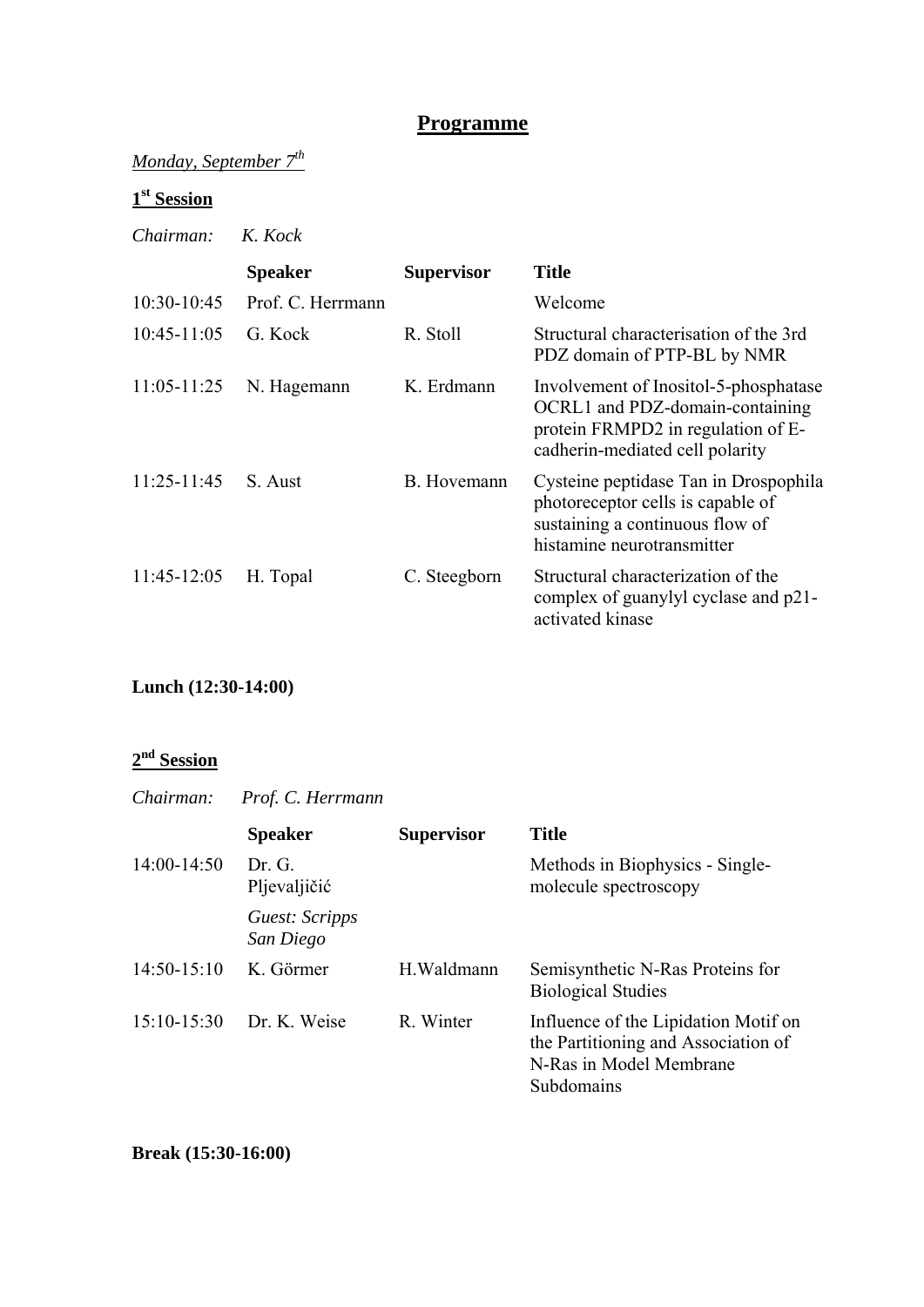# **3rd Session**

*Chairman: K. Görmer* 

|               | <b>Speaker</b>              | <b>Supervisor</b> | <b>Title</b>                                                                                                                 |
|---------------|-----------------------------|-------------------|------------------------------------------------------------------------------------------------------------------------------|
| $16:00-17:00$ | Dr G<br>Pljevaljičić        |                   | RNA Folding and RNP assembly in<br>singulo                                                                                   |
|               | Guest: Scripps<br>San Diego |                   |                                                                                                                              |
| $17:00-17:20$ | C. Makbul                   | C. Herrmann       | Biochemical and biophysical<br>investigation of the autoinhibitory<br>domain of the pro-apoptotic kinase<br>MST <sub>1</sub> |
| $17:20-17:40$ | N. Ohse                     | C. Herrmann       | The role of the C1 domain of Norela                                                                                          |
| $17:40-18:00$ | K. Kock                     | C. Herrmann       | Interaction of the Ras effector Nore<br>with tubulin and Map1B                                                               |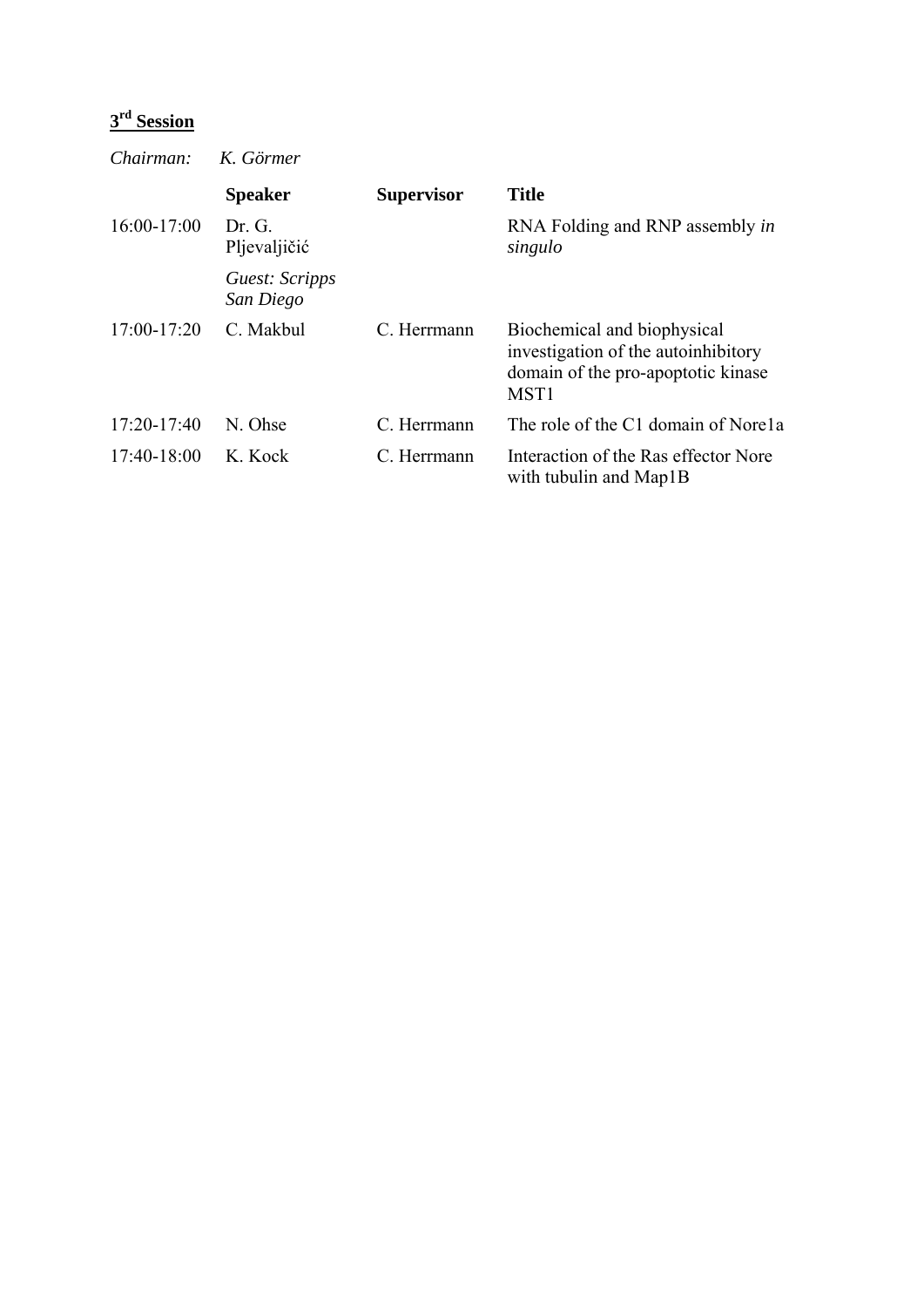# *Tuesday, September 8th*

## **4th Session**

*Chairman: K. Jockers* 

|               | <b>Speaker</b> | <b>Supervisor</b> | <b>Title</b>                                                                                                                 |
|---------------|----------------|-------------------|------------------------------------------------------------------------------------------------------------------------------|
| $9:00 - 9:20$ | S. Hasan       | R. Erdmann        | Identification of yeast mutants affect<br>in peroxisomal function and/or<br>biogenesis                                       |
| $9:20 - 9:40$ | F. El Magraoui | R. Erdmann        | The RING-finger peroxins Pex2p and<br>Pex12p function as Ubiquitin-Ligases<br>of the peroxisomal ubiquitination<br>machinery |
| $9:40-10:00$  | D. Saffian     | R. Erdmann        | Functional and structural analysis of<br>the recombinant AAA-ATPases<br>Pex <sub>1</sub> p and Pex <sub>6</sub> p            |

## **Break (10:00-10:30)**

## **5th Session**

*Chairman: R. Stoll* 

|               | <b>Speaker</b>              | <b>Supervisor</b> | <b>Title</b>                                                                                     |
|---------------|-----------------------------|-------------------|--------------------------------------------------------------------------------------------------|
| $10:30-11:30$ | Dr. P. Selenko              |                   | How in-cell NMR works and what we                                                                |
|               | Guest: FMP<br><b>Berlin</b> |                   | can do with it                                                                                   |
| $11:30-11:50$ | K. Westphal                 | F. Narberhaus     | Identification of new FtsH substrates<br>and characterizing of the ATP<br>binding and hydrolysis |
| $11:50-12:10$ | S. Langklotz                | F. Narberhaus     | Analyses on the substrate diversity of<br>the FtsH protease in <i>Escherichia coli</i>           |
| $12:10-12:30$ | M. Schäkermann              | F. Narberhaus     | Control of the lipopolysaccharide<br>biosynthesis by regulated proteolysis<br>of LpxC            |

**Lunch (12:30-14:00)**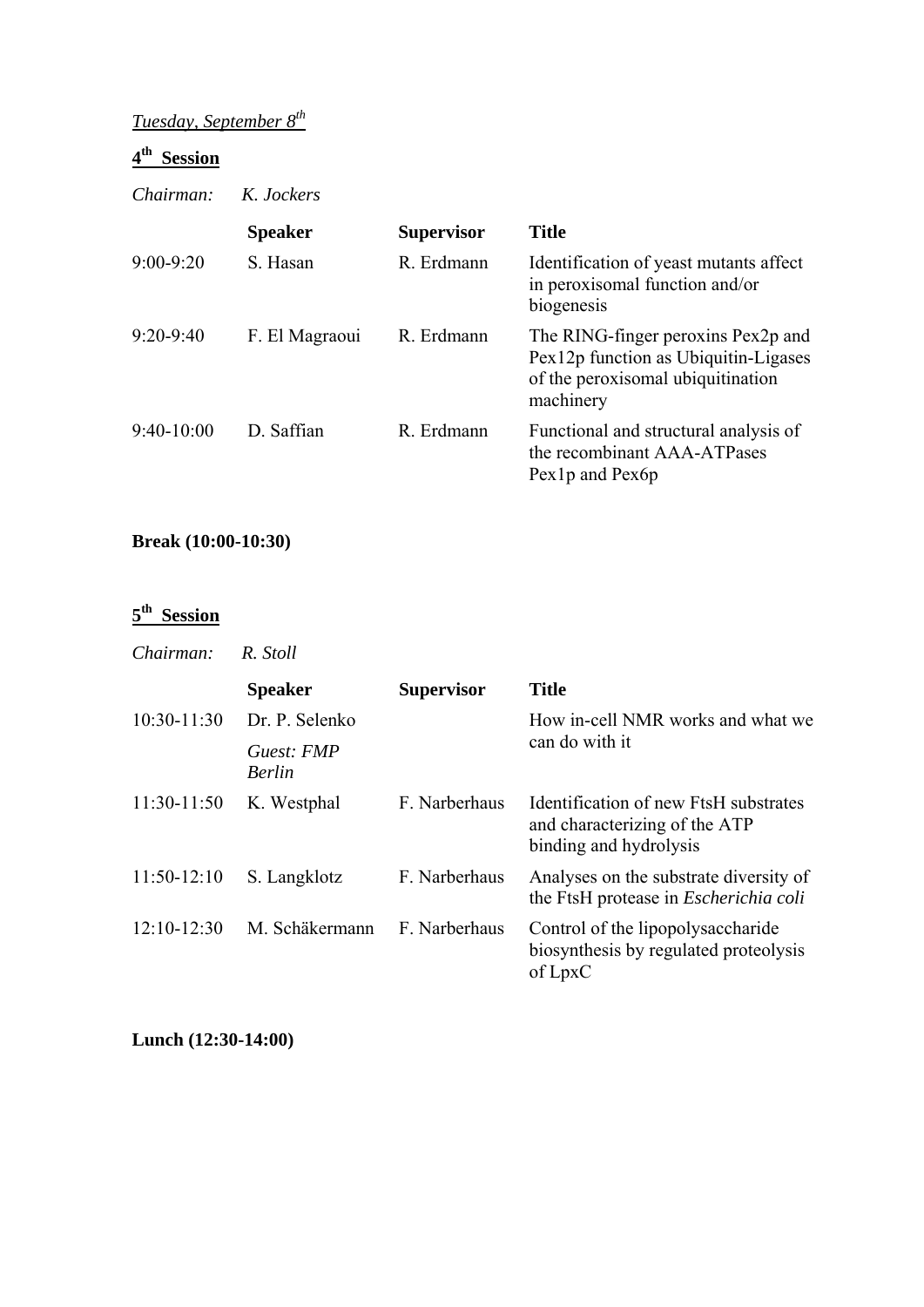# **6th Session**

| Chairman:       | F. El Magraoui              |                   |                                                                                               |
|-----------------|-----------------------------|-------------------|-----------------------------------------------------------------------------------------------|
|                 | <b>Speaker</b>              | <b>Supervisor</b> | <b>Title</b>                                                                                  |
|                 | 14:00-14:55 Dr. P. Selenko  |                   | Atomic resolution studies of proteins                                                         |
|                 | Guest: FMP<br><b>Berlin</b> |                   | inside live cells                                                                             |
| $14:55 - 15:15$ | K. Jockers                  | R. Stoll          | <i>In vitro</i> and <i>in vivo</i> studies of Rheb<br>by multidimensional NMR<br>spectroscopy |
|                 | 15:15-15:35 Dr. Y. Chen     | H. Waldmann       | Semi-synthesis of farnesylated Rheb<br>protein                                                |

## **Break (15:35-16:00)**

#### **7th Session**

| Chairman:       | Dr. G. Triola               |                   |                                                                           |
|-----------------|-----------------------------|-------------------|---------------------------------------------------------------------------|
|                 | <b>Speaker</b>              | <b>Supervisor</b> | <b>Title</b>                                                              |
| $16:00-16:55$   | Dr. S. Sieber               |                   | Methods in Activity based Protein                                         |
|                 | Guest: LMU<br><b>Munich</b> |                   | Profiling                                                                 |
| $16:55 - 17:15$ | S. Koch                     | H. Waldmann       | Synthesis of the K-Ras4B Oncogene<br>Product                              |
| $17:15 - 17:35$ | L. Yi                       | H. Waldmann       | Semisynthesis of phosphorylated K-<br>Ras4B and its biological evaluation |
| $17:35 - 18:30$ | Prof. C. Herrmann           |                   | Organization                                                              |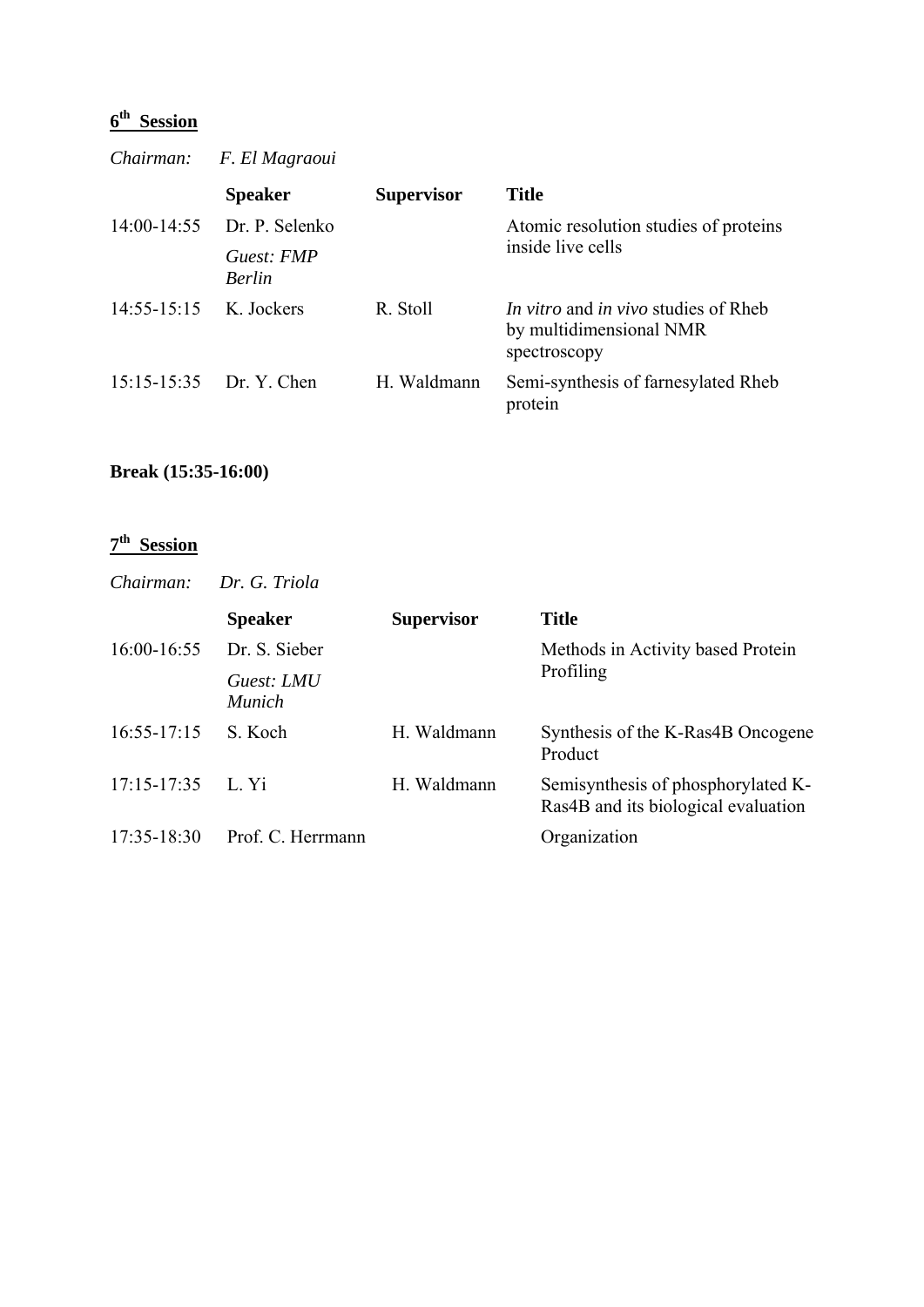# *Wednesday, September 9th*

## **8th Session**

*Chairman: N. Ohse* 

|               | <b>Speaker</b>  | <b>Supervisor</b> | <b>Title</b>                                                                             |
|---------------|-----------------|-------------------|------------------------------------------------------------------------------------------|
| $9:00 - 9:20$ | V. Annamalai    | C. Herrmann       | Structure determination and<br>biochemical studies of GTPase<br>family protein- Atlastin |
| $9:20 - 9:40$ | C. Hengstenberg | C. Herrmann       | Selfassembly of hGBP1 investigated<br>by several fluorescence-based<br>techniques        |
| $9:40-10:00$  | C. Dovengerds   | C. Herrmann       | Mechanism of GTP hydrolysis<br>catalyzed byhuman guanylate binding<br>protein 2          |

#### **Break (10:00-10:30)**

## **9th Session**

| Chairman:       | H. Topal                    |                   |                                       |  |
|-----------------|-----------------------------|-------------------|---------------------------------------|--|
|                 | <b>Speaker</b>              | <b>Supervisor</b> | <b>Title</b>                          |  |
|                 | $10:30-11:25$ Dr. S. Sieber |                   | Natural products and their biological |  |
|                 | Guest: LMU<br><i>Munich</i> |                   | targets                               |  |
| $11:25 - 11:45$ | R. Migralieva               | R. Erdmann        | Subcellular localisation of Rho1p     |  |

**Checkout and Lunch (11:45-14:00)**